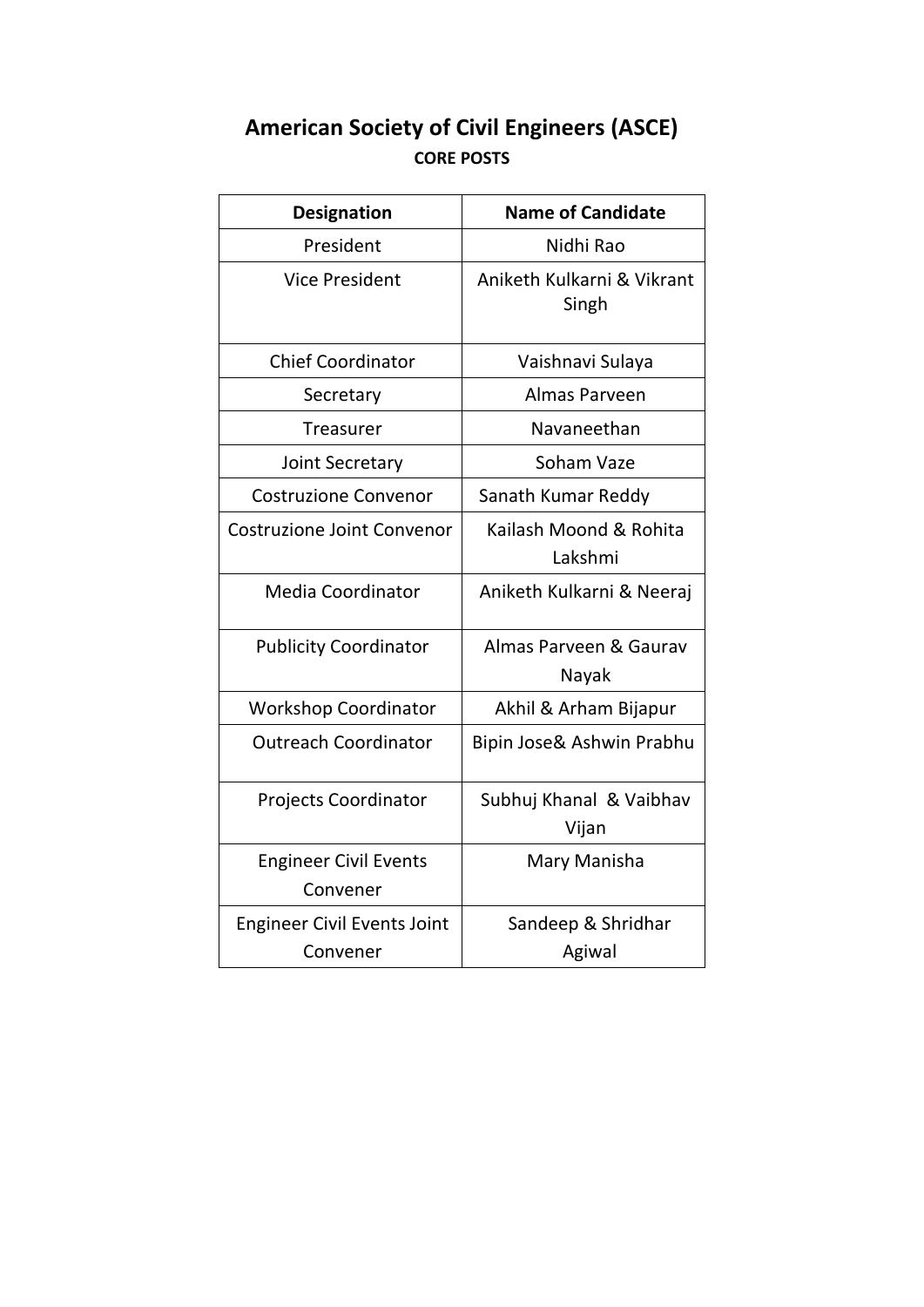| 3rd year Civil                | <b>Final year Civil</b>    |
|-------------------------------|----------------------------|
| Amal Johny<br>1.              | Akarsh K.N<br>1.           |
| $\overline{2}$ .<br>Kiran K V | Lakshmisha A L<br>2.       |
| 3.<br>Sudheendra Rao K        | 3.<br>Sheetal Raj          |
| Chandrashekhar.S<br>4.        | Anas Adbul Rahiman<br>4.   |
| 5.<br>Apoorva Kalkur          | <b>Noelle</b><br>5.        |
| Chityala Naresh Reddy<br>6.   | Karthik A.S<br>6.          |
| 7.<br>Vineeth Reddy           | 7.<br>Sri Vaishnavi        |
| Sri harsha<br>8.              | 8.<br>Shiva Prasad Goud    |
| Modem Vikas<br>9.             | Gottimukkula Avinash<br>9. |
| 10. Shabarish Shetty          | 10. T Abhilash             |
| 11. Abhijith P.A              | 11. Vanga Purna Chandu     |
| 12. Madhusudan                | 12. B S S Pramod           |
| 13. Gunda Sandeep Kumar       | 13. Anusha Bhukya          |
| 14. Projwal                   |                            |
| 15. Akshay Kumar              |                            |
| 16. Mrunal                    |                            |
| 17. Suhail Prasad             |                            |
| 18. B.Chetan Soman            |                            |

## **MEMBERS**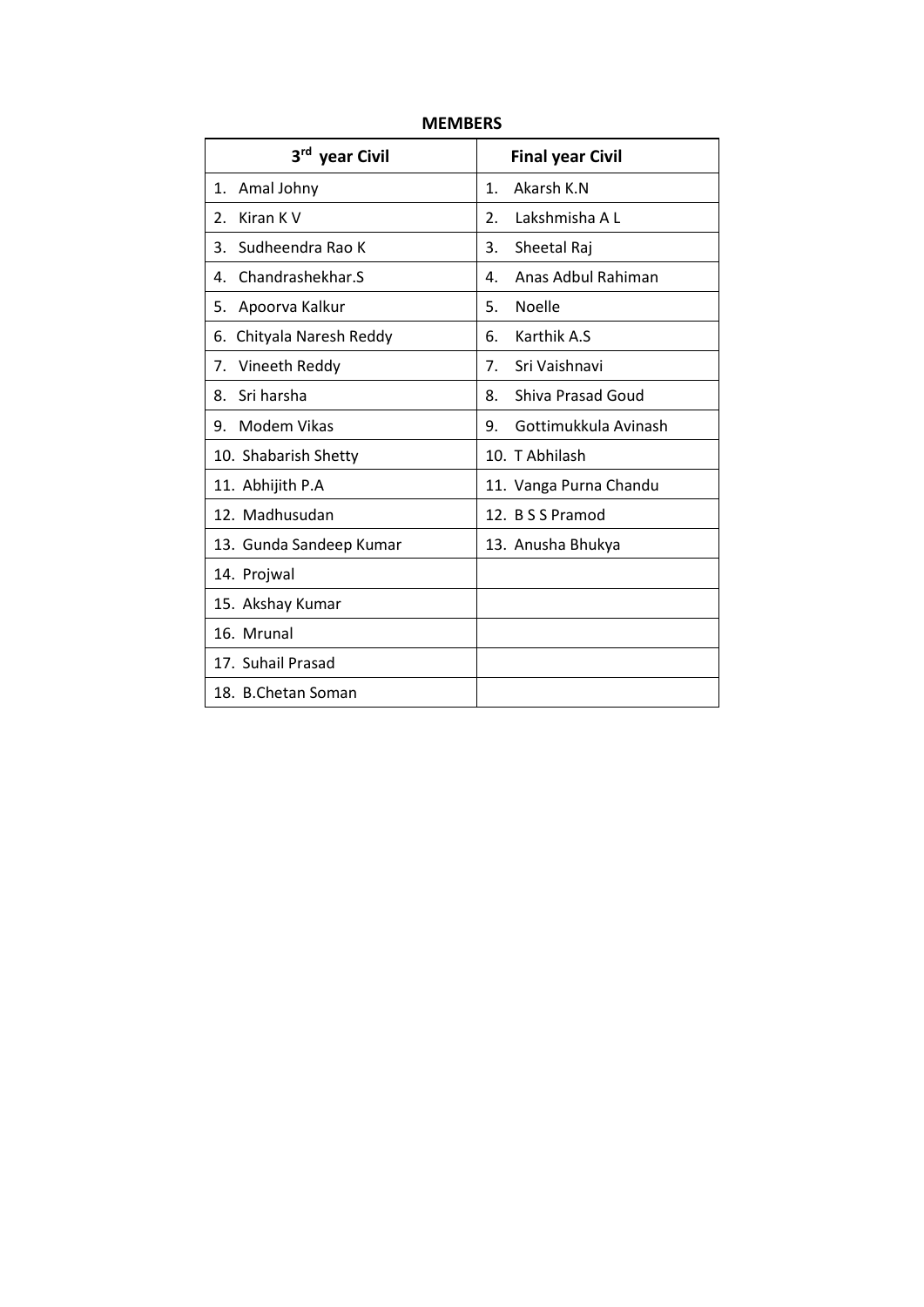## **ASCE NEW RECRUITS**

*2 nd Year*

| <b>NAME</b>            | <b>ROLL NO</b> |
|------------------------|----------------|
| Koushik s              | 15CV121        |
| Vincle Mable Vas       | 15CV122        |
| Aakash S               | 15CV123        |
| Navnika Sudhir         | 15CV124        |
| V K Prakrith Abhishekk | 15CV248        |
| Vineeth                | 15CV216        |
| <b>G</b> Naveen Kumar  | 15CV115        |
| Pranav Baliga          | 15CV210        |
| <b>Mohammad Raza</b>   | 15CV125        |
| Harika Chandaka        | 15CV211        |
| A. Venkatesh           | 15CV208        |
| <b>B.Mounika</b>       | 15CV108        |
| T Shiva Kumar          | 15CV247        |
| Shashank               | 15CV143        |
| Sharma lekha rajendra  | 15CV142        |
| Nitish Upadhyay        | 15CV230        |
| Nikhil A Shet          | 15CV228        |
| Amit Kumar saigal      | 15CV205        |
| Naveen Rao             | 15CV227        |
| Ravi kumar             | 15CV236        |
| G Akhila Nagasree      | 15CV217        |
| Krishankant mehta      | 15CV222        |
| Sandeep kumar          | 15CV103        |
| Ashish D               | 15CV209        |
| P Umamaheshwari Reddy  | 15CV231        |
| Sahana U Neralkatte    | 15CV239        |
| Rahul H R              | 15CV235        |
| Piyush Naveen Bansal   | 15CV107        |
| Devika Suresh          | 15CV111        |
| Manna Jacob            | 15CV124        |
| Suraj N                | 15CV149        |
| <b>ANKIT KHARE</b>     | 15CV104        |
| Shivani S swamy        | 15CV243        |
| Abey Biju              | 15CV201        |
| Sneha                  | 15CV147        |
| Smitha                 | 15CV146        |
|                        |                |